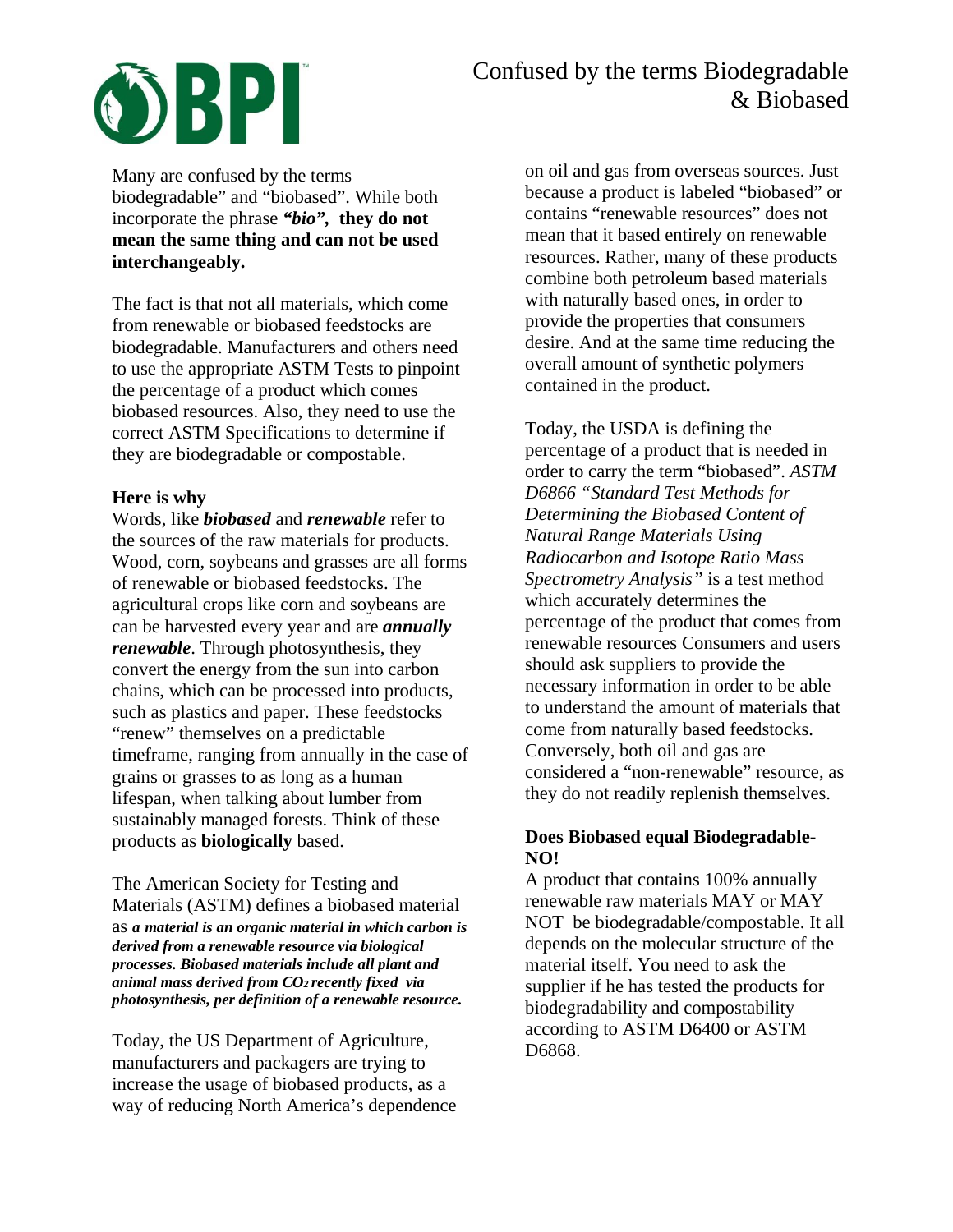#### **What is a biodegradable material?**

It is where under the right conditions the microbes in the environment can break down the material and use it as a food source. Biodegradation is a process that can take place in many environments including soils, compost sites, water treatment facilities, in marine environments and even in the human body. This is the process that converts carbon into energy and maintains life. Not all materials are "biodegradable" under all conditions. Some are susceptible to the microbes found in a wastewater treatment plant, while others need the conditions and microbes found in a compost pile or in the soils.

In order for plastics to "biodegrade" they go through a 2 step process. First the long polymer chains are shortened or "cut" at the carboncarbon bonds. This process can be started by heat, moisture, microbial enzymes, or other environmental conditions, depending upon the polymer. This is called "degradation" and you know it is taking place because the plastics become weak and easily fragment. This first step IS NOT a sign of biodegradation! See Figure 1 below.



**Figure 1**

The second step takes place when the shorter carbon chains pass through the cell walls of the microbes and used as an energy source. This is biodegradation-when the carbon chains are used as a food source and are converted into

water, biomass, carbon dioxide or methane (depending upon process takes place under aerobic or anaerobic conditions). See Figure 2 below.





If you think of a long string of popcorn on a thread as a "plastic polymer" chain, then step one (fragmentation) is when the thread is cut randomly between the popcorn kernels and you have a shorter chains of popcorn. The second step "biodegradation", occurs get short enough for you to eat the popcorn and use it as a food.

# **What is a compostable material?**

When the products are designed to be composted, they should meet ASTM Standards D6400 (for Compostable Plastics) or ASTM D6868 (for Compostable Packaging). Products that meet the requirements in these two specifications will

- Disintegrate Rapidly During the composting process (so that there are no large plastic fragments will wind up on the composters screens when the process is finished)
- Biodegrade quickly under the composting conditions.
- Not reduce the value or utility of the finished compost. The humus